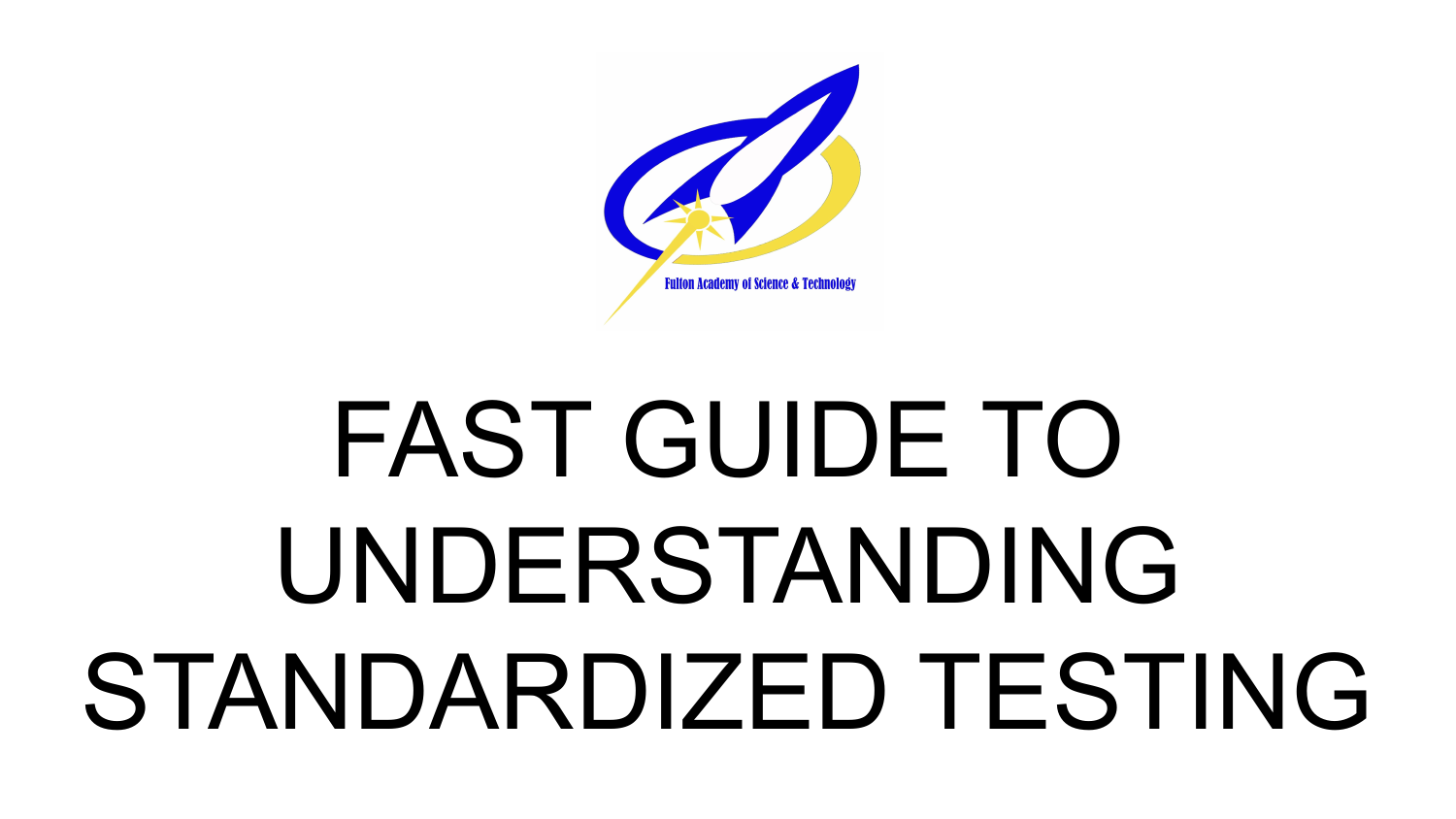## **What are Standardized Tests?**

A standardized test is an objective test that is given and scored in a uniform manner.

- Standardized tests are developed by educational testing experts. They are carefully constructed and items are selected after trials for appropriateness and difficulty, to make sure the results are accurate and meaningful.
- All students who take the same version of a standardized test will have the same conditions and the same amount of time to complete the test.
- Standardized tests usually assess student skills and knowledge on a broad level and may test all academic areas at the same time (math, reading, science, etc.)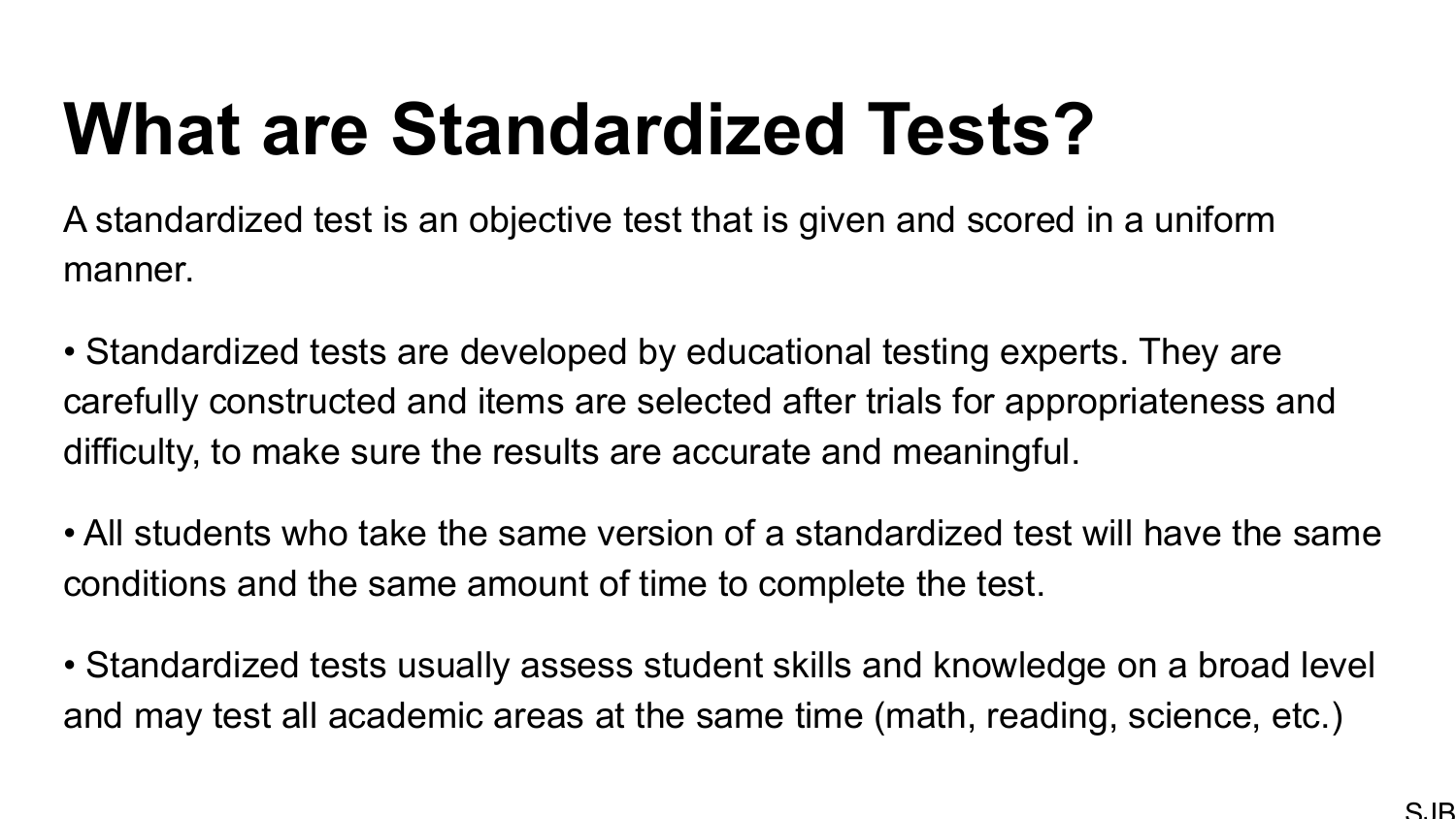## **Why Have Standardized Tests?**



Standardized tests provide an indication of how much knowledge a student has accumulated at a given point in his or her schooling in relation to other children of the same age in schools across the state and nation.

Standardized achievement test results can affirm your child's learning progress.

If testing indicates that a child is struggling in certain areas, you will be able to provide additional support and use different methods of instruction to help the child gain necessary skills.

To be able to assess our own grade level curriculum in comparison to national norms.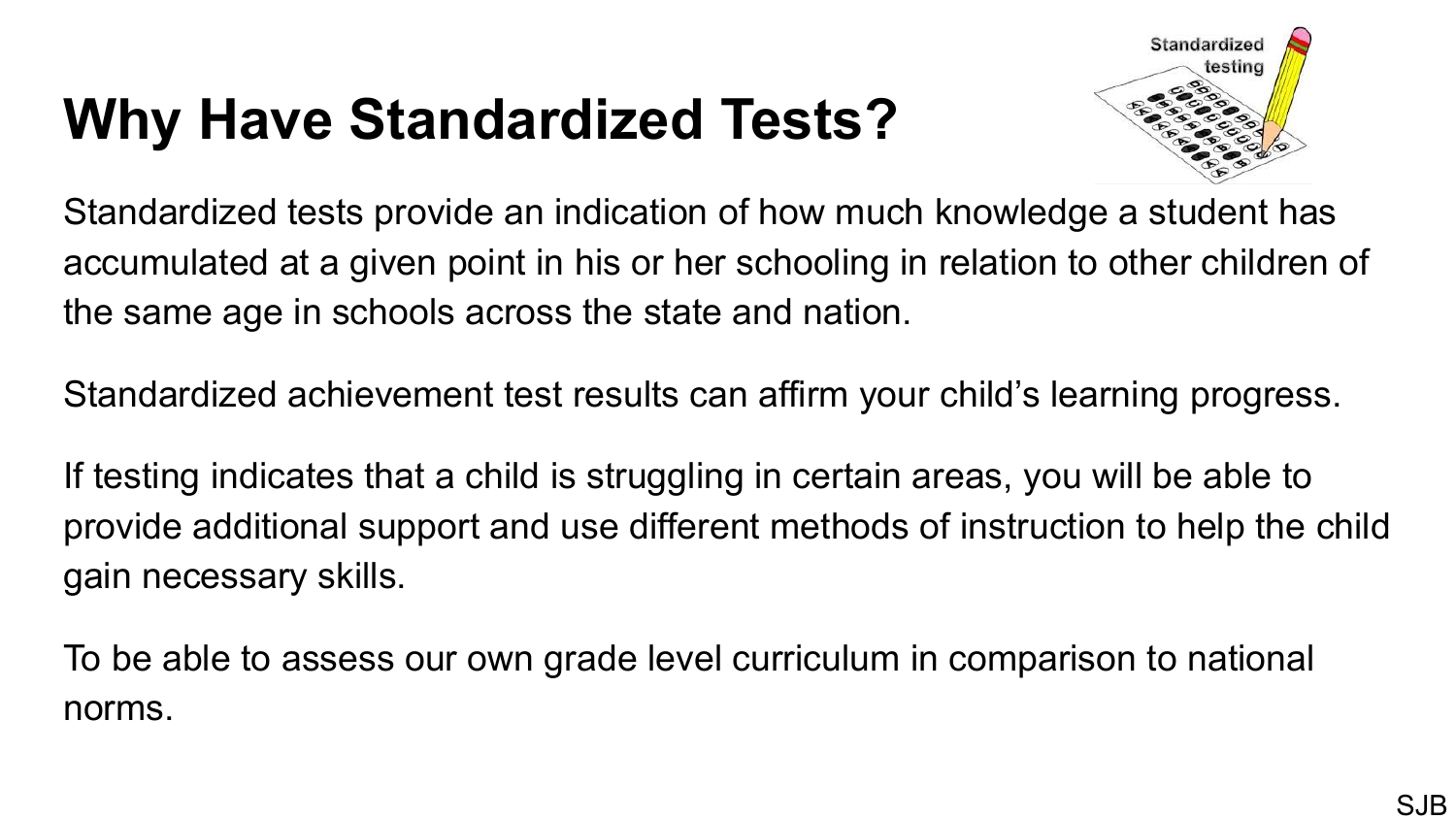#### **Questions which are asked when analyzing data...**

- What are his/her strengths and weaknesses?
- Does the child need support or enrichment?
- Which questions were a challenge?
- How did the grade do in terms of performance growth?
- Strengths and Weaknesses.
- Was there a specific area that should be a source of concern?
- Was this area of concern consistent with last year's results?

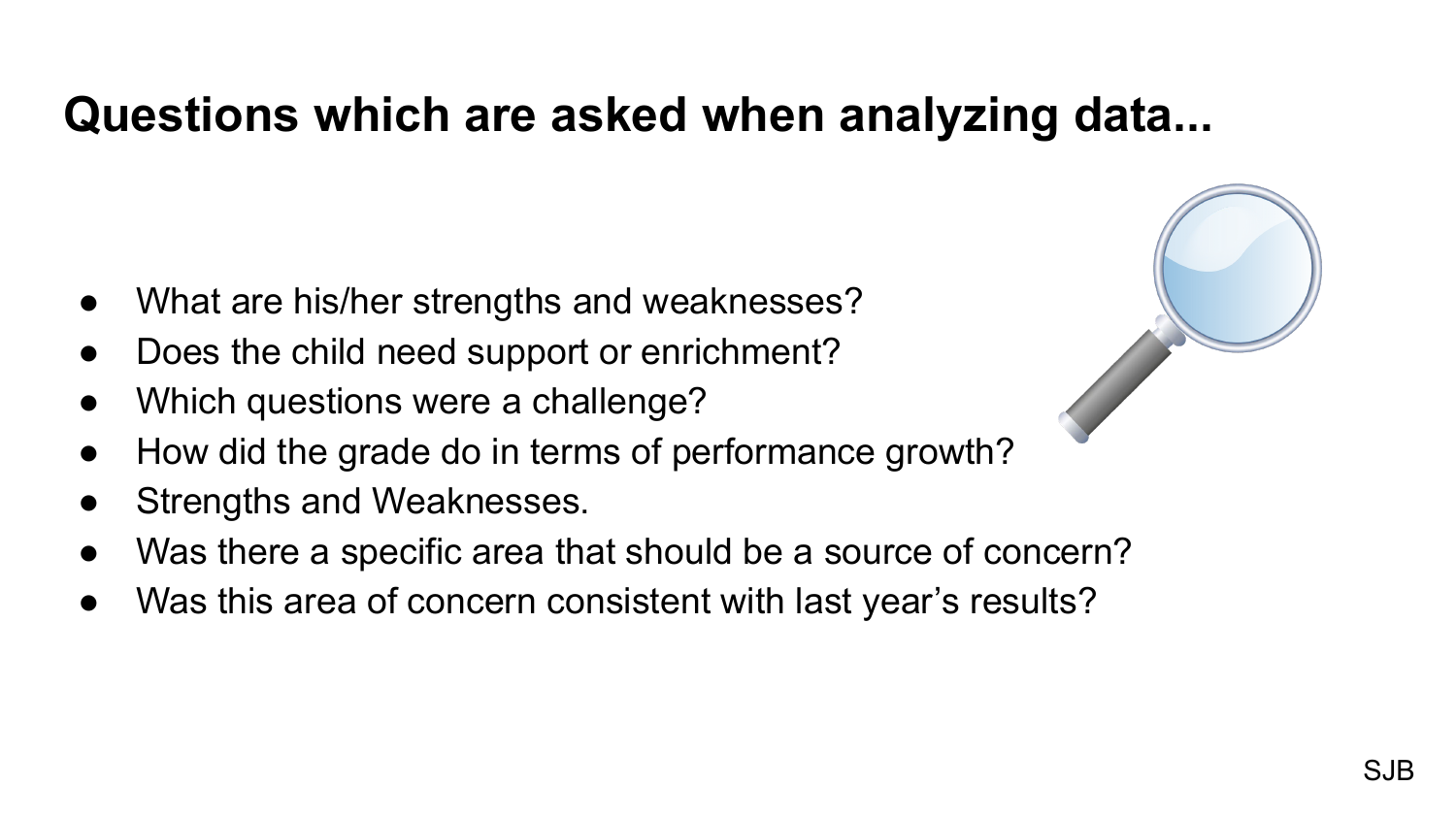## **Assessments at FAST**

- Georgia Milestones
- Fastbridge
- **NWEA MAP**
- Edgenuity



## **The FastBridge**

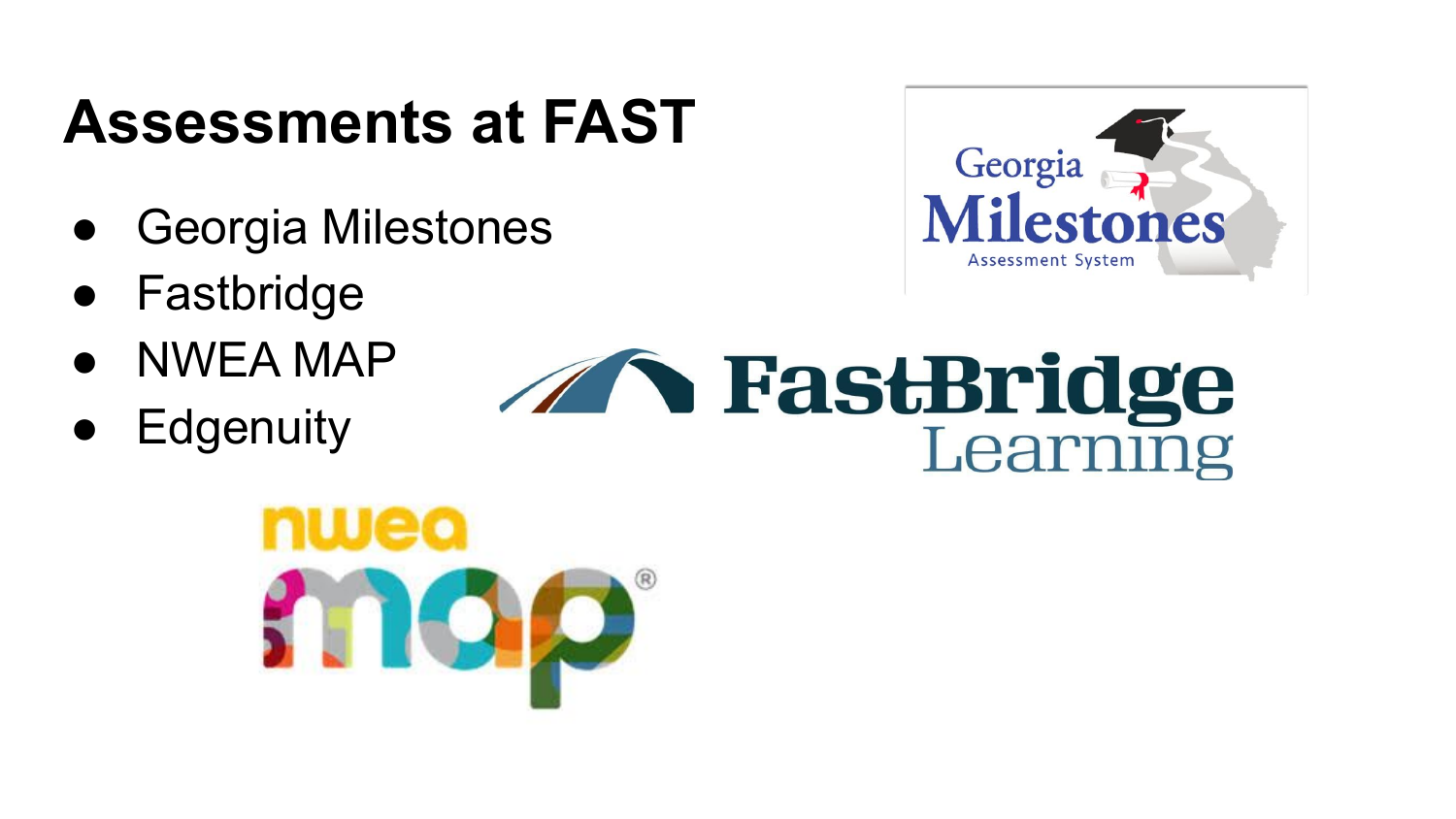## **Georgia MILESTONES**

The Georgia Milestones Assessment System is a comprehensive assessment system spanning grades 3 through high school. Georgia Milestones measures how well students have learned the knowledge and skills outlined in the state content standards in English Language Arts, Mathematics, Science, and Social Studies. Students in grades 3 through 8 will take the End of Grade (EOG) measures in each content area, while high school students will take End of Course (EOC) measures for each of the ten courses associated with the EOC measures.

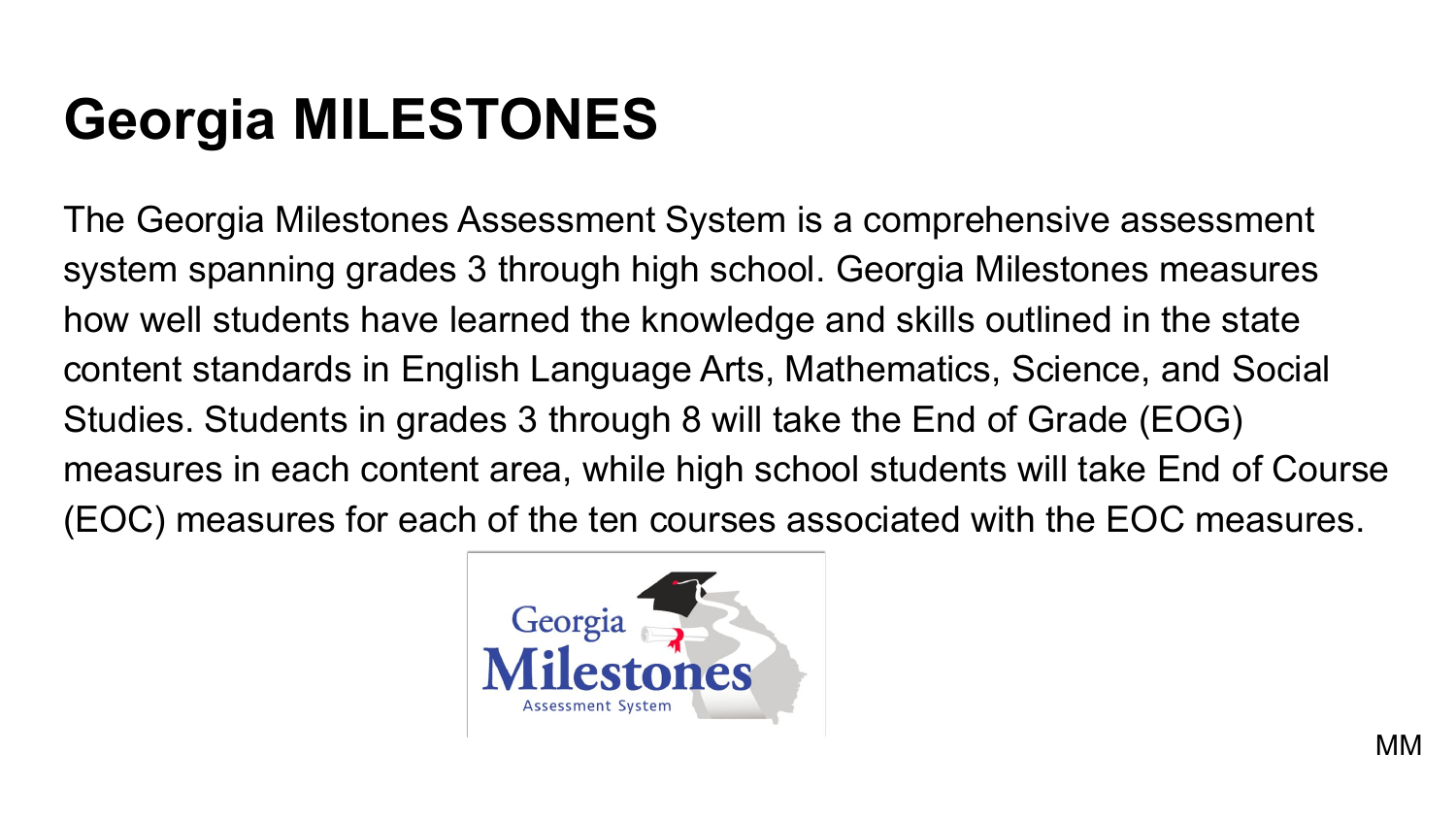### **Fastbridge Assessment**

Fastbridge Test- Given three times a year and mandated by Fulton County Schools.

FAST™ offers brief, evidence-based Curriculum Based Measures (CBM) and Computer Adaptive Tests (CAT) for reading, math and behavioral screening to help pinpoint those shifts and react with the right support the moment it's needed. Schools receive valid, reliable data at the end of each screening period (fall, winter and spring) to identify students who are on track and those who require supplemental or intensive instruction. Plus, receive support to implement appropriate, research-based interventions for at-risk students.

# **EIP-RTI-INTERVENTION**<br>**EastBridge**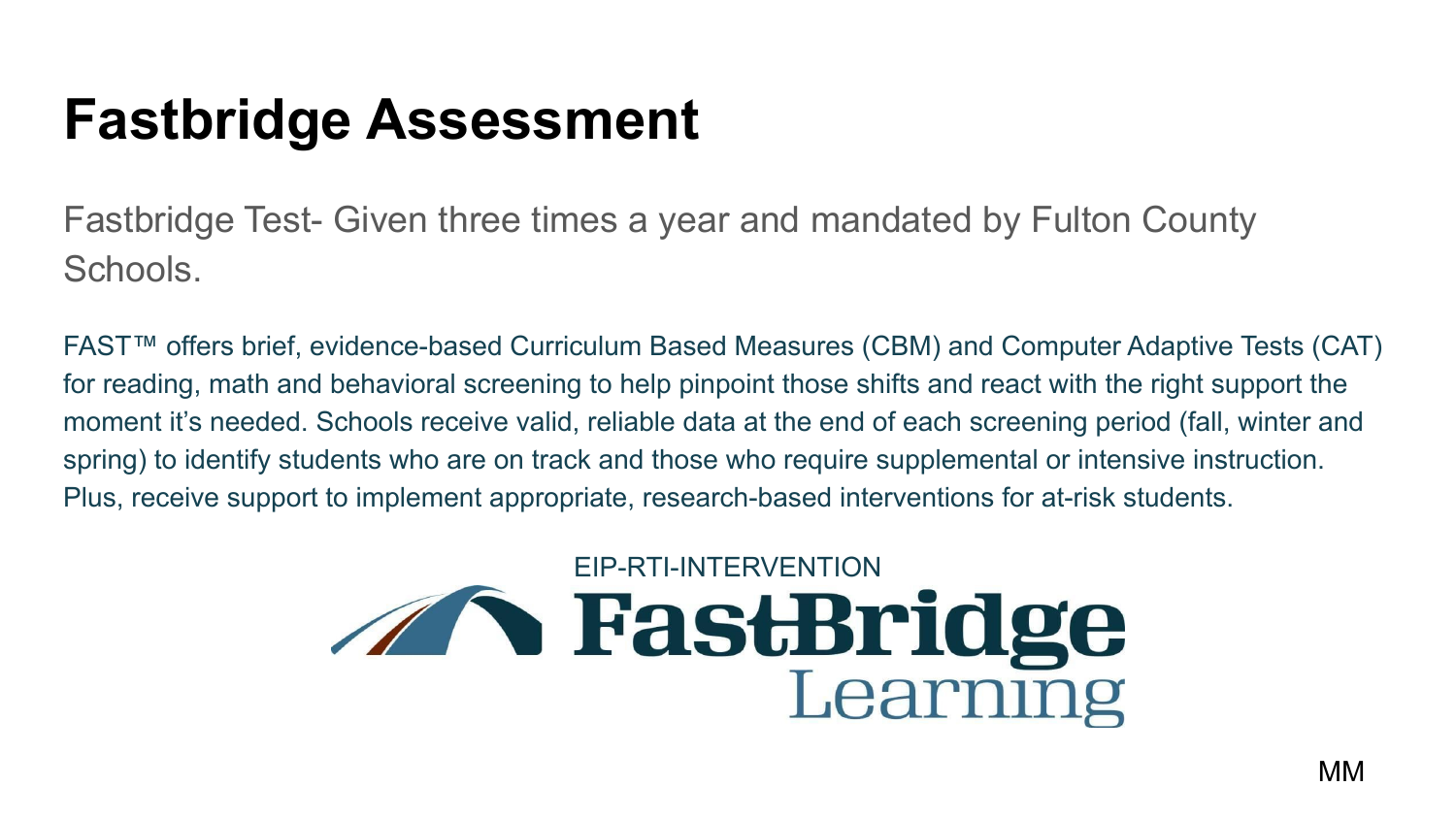

MAP, or the Measure of Academic Progress, is a computerized adaptive test which helps teachers, parents, and administrators improve learning for all students and make informed decisions to promote a child's academic growth. During the first weeks of school, students will participate in MAP testing sessions to assess Reading, Language Usage, and Mathematics. When taking the MAP test, the difficulty of each question is based on how well a student answers all the previous questions. As the student answers correctly, questions become more difficult. If the student answers incorrectly, the questions become easier. Students will repeat the tests two more times during the year to continually assess student progress and adapt learning as needed.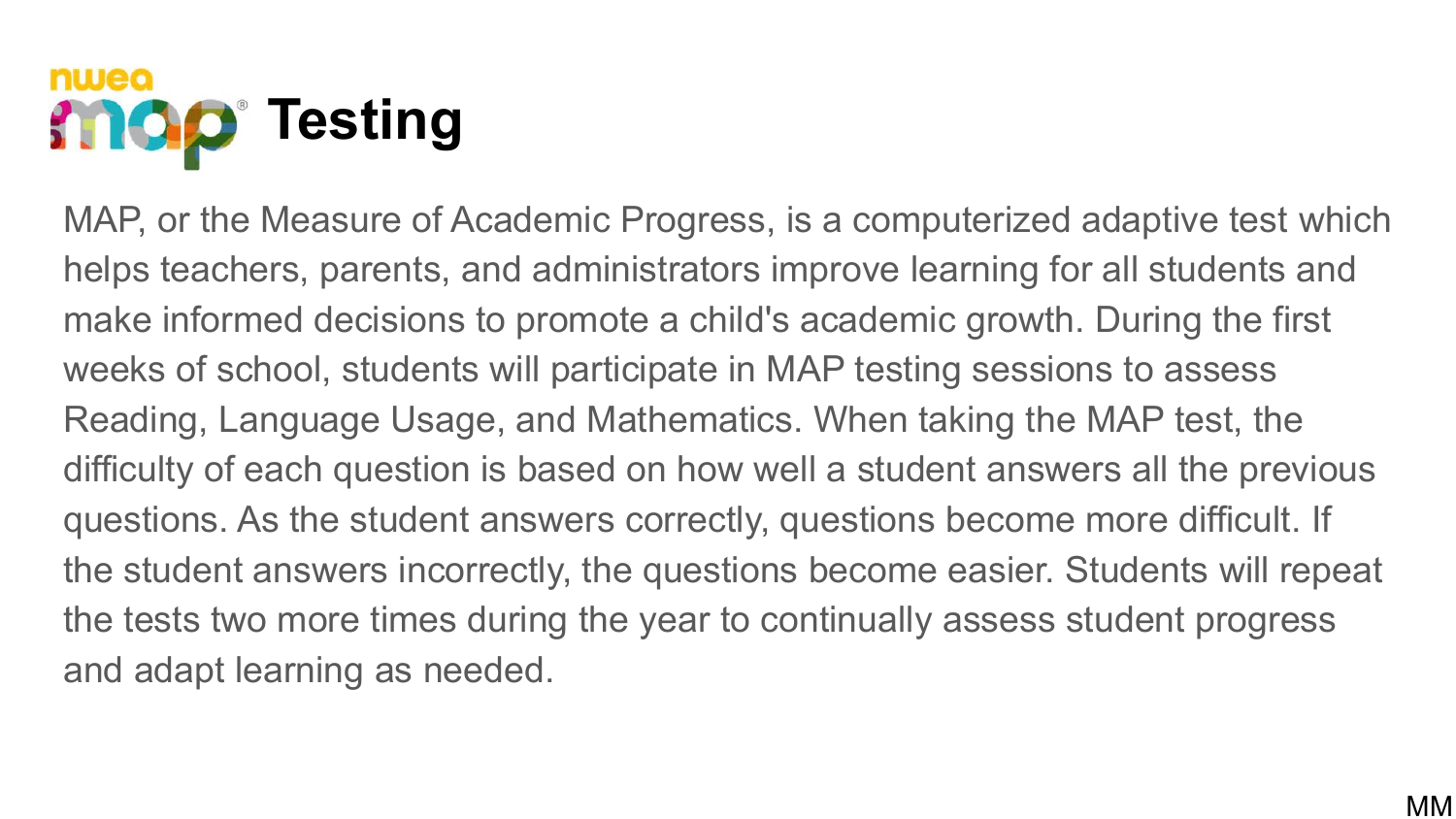#### **MAP TESTING**

MAP is used to measure a student's progress or growth in school. The testing information is important to teachers because it indicates a student's strengths and help that is needed in any specific areas. Teachers can use this information to help them guide instruction in the classroom.

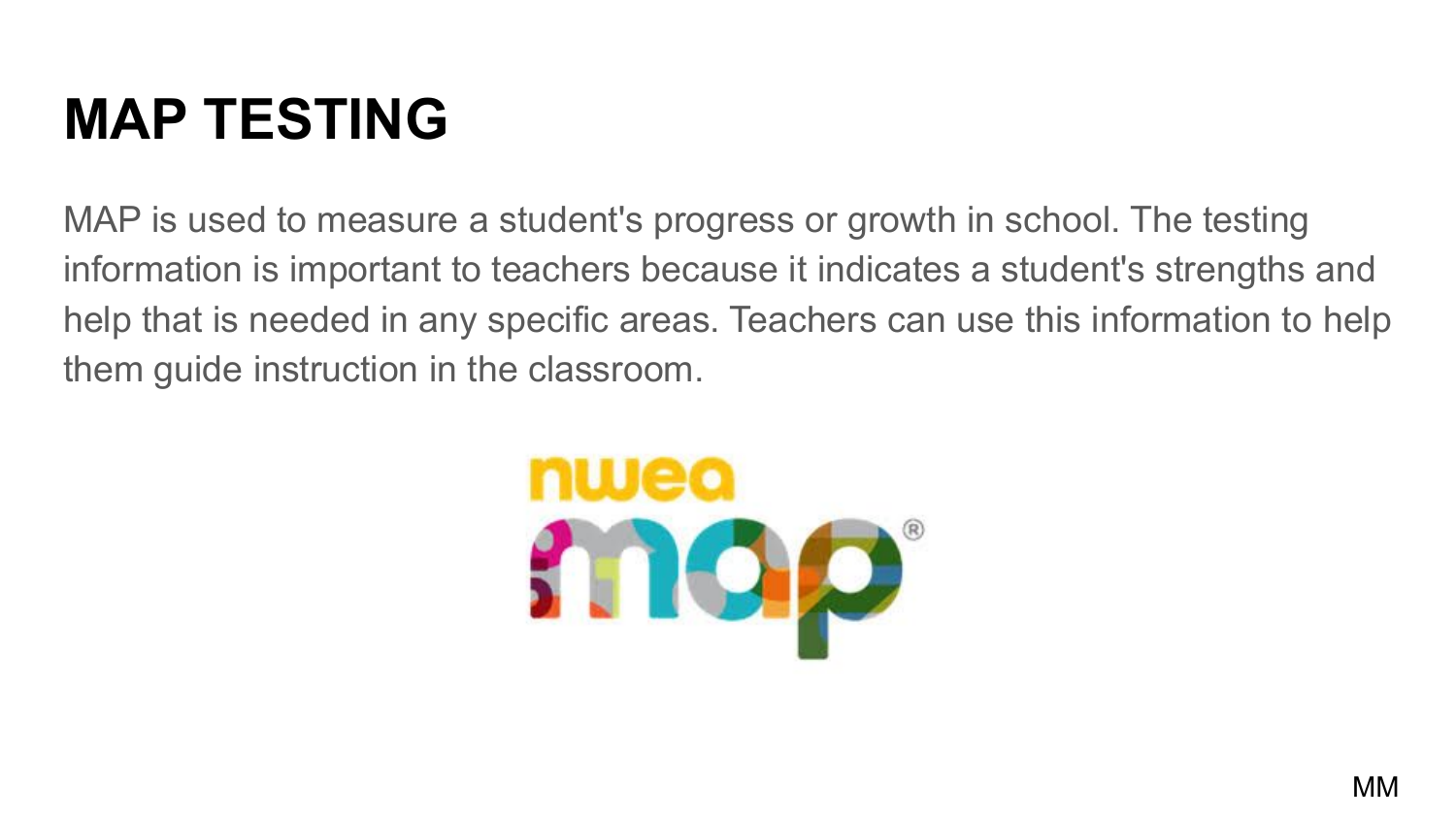### **Standardized Testing-Only Part of the Story**

#### **Formative assessment examples:**

- Impromptu quizzes or anonymous voting
- Short comparative assessments to see how pupils are performing against their peers
- One-minute papers on a specific subject matter
- Lesson exit tickets to summarize what pupils have learnt
- Silent classroom polls
- Ask students to create a visualisation or doodle map of what they learnt

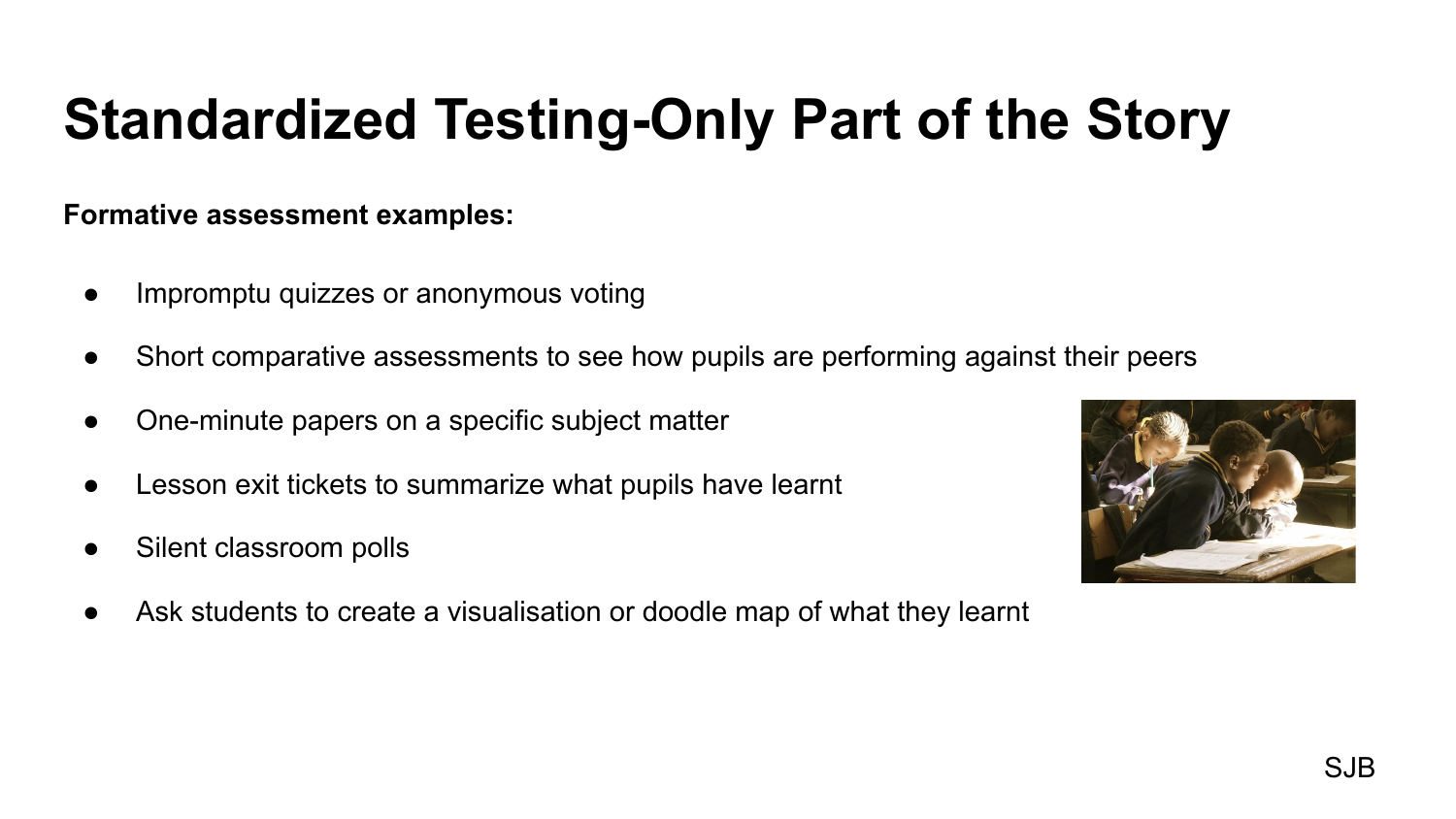#### **Summative Assessment Examples:**



- End-of-term or midterm exams
- Cumulative work over an extended period such as a final project or creative portfolio
- End-of-unit or chapter tests
- Standardised tests that demonstrate school accountability are used for pupil admissions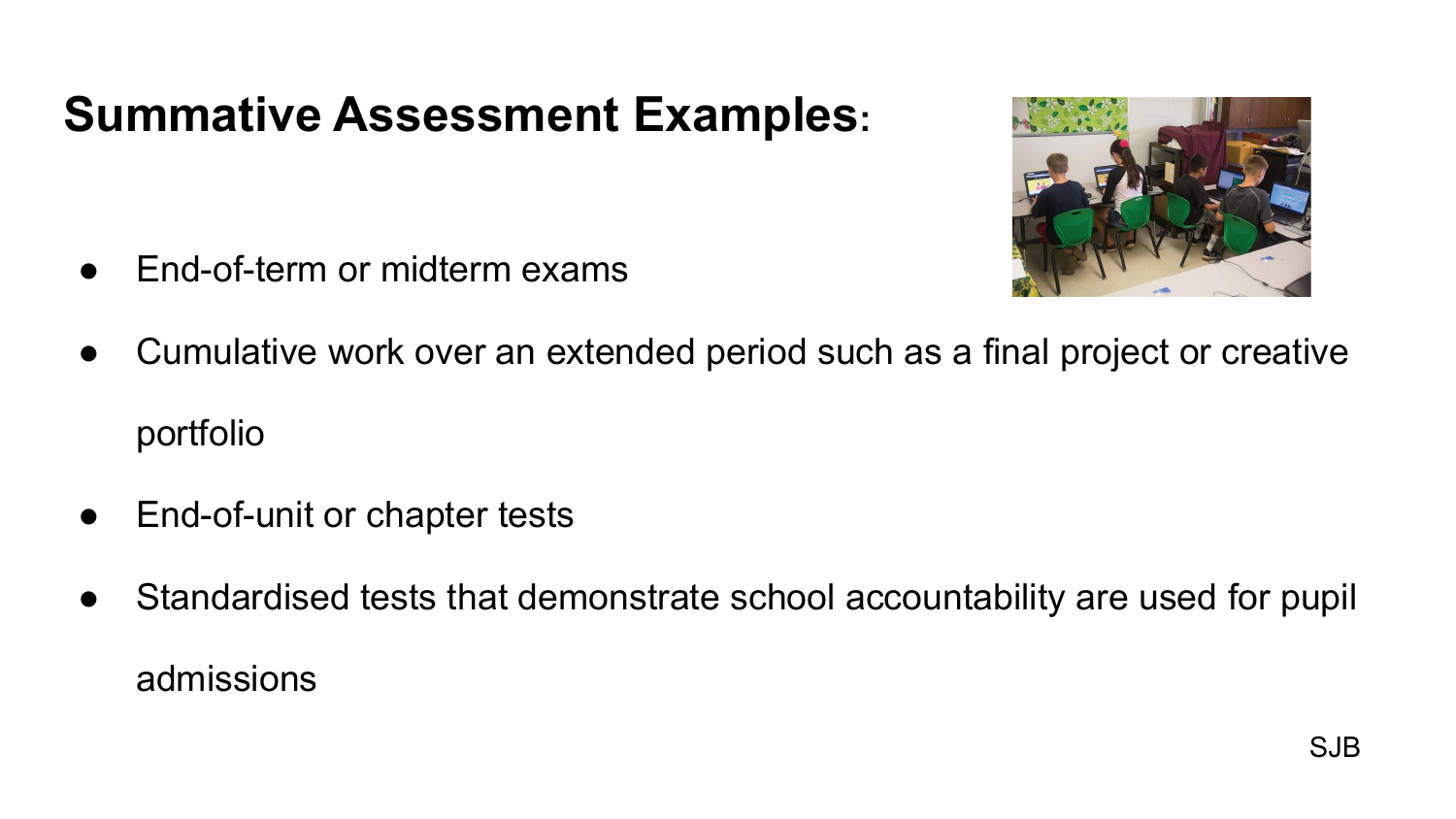#### **Formative:**

Forms part of the instructional process. It helps teachers modify teaching methods and future lessons based on needs, to improve lessons.

#### Includes:

#### Quizzes

**Voting in lessons Creating diagrams or charts to** demonstrate learning

**Homework or classwork** 

**Exist surveys** 

Both: Are ways to assess pupils Must evaluate pupils effectively Are used for student feedback Assist in future lesson planning

#### **Summative:**

Determines what students know at a particular point in time / end of learning segment. Improves overall school performance.

#### Includes:

**End-of-year assessments** Midterms or end-of-term exams **End of project portfolios Coursework SATs GCSEs** A-Levels **IB**